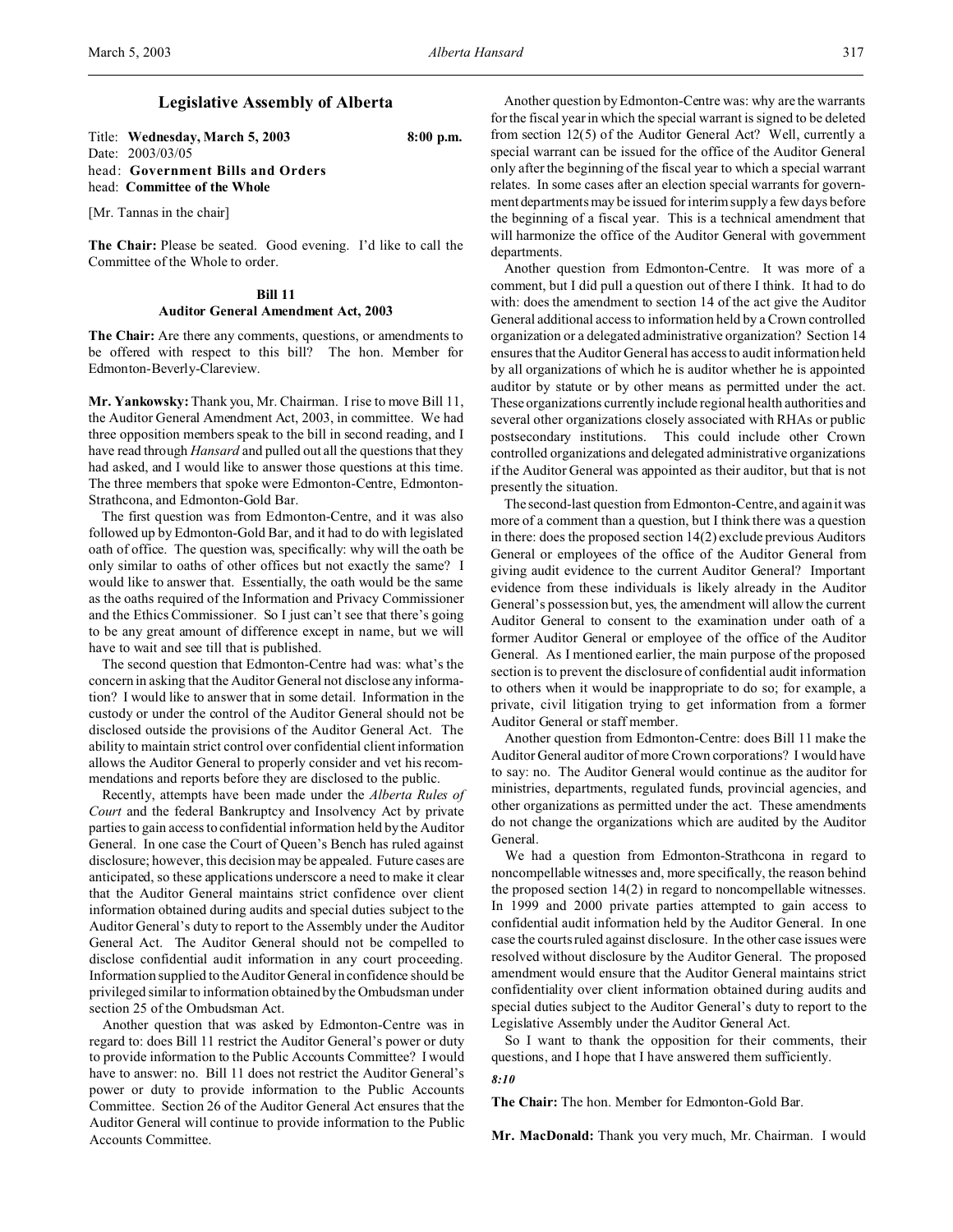like to express gratitude to the hon. Member for Edmonton-Beverly-Clareview for his clarification on the questions not only from myself but also from the hon. Member for Edmonton-Centre. I appreciate it.

Certainly, when we look at this bill section by section and the fact that in section 2 we're establishing that the Auditor General must take an oath of office which is administered by the Speaker of the Assembly or in the absence of the Speaker, I believe, the Clerk, one can certainly live with that. The Auditors General, whether it's the present one or previous Auditors Generals or an Auditor General yet to be named at some point in the future, are all bound by a professional code of ethics, and certainly I think that is necessary, but if this Assembly feels that an oath of office would make everyone more comfortable, then fine.

Now, section 3 is clarification of language, as I understand it, and we are removing the Lieutenant Governor in Council, and we're replacing that directly with the Executive Council and the president of the Executive Council. That is our hon. Premier, the Member for Calgary-Elbow. So, you know, there doesn't seem to be much of a change there, Mr. Chairman, but some of the other changes that have been made: I think one should go on the record and talk about them at this time and see if there are any other questions from anyone.

Before there are questions from anyone, I should say, Mr. Chairman, particularly in dealing with section 7 . . . This section adds new reporting provisions. Now, the Auditor General in performing special duties as required by the Assembly is required to give the report to the chair of the committee, who must lay the report before the Assembly immediately if it is in sitting or within 15 days after the session starts. The president of the Executive Council also gets the report and on three days notice to the Speaker will give all members a copy of the report. When distributed to the members, the report is then made public.

There are similar provisions, I believe, in the Ethics Commissioner's governing legislation. I would like to know if this has been followed letter for letter. Are these the same steps that the Ethics Commissioner would make in a report, or is there something different? What would be the reason that we need this, because certainly in section 20 of the current Auditor General Act

the Auditor General may prepare a special report to the Assembly on any matter of importance or urgency that, in the Auditor General's opinion, should not be deferred until the presentation of the Auditor General's annual report under section 19.

Also, section 20 here, Special Reports, subsection (2): A report under this section must be presented by the Auditor General to the chair of the Select Standing Committee who shall lay the report . . . forthwith if it is then sitting or, if it is not sitting, within 15 days after the commencement of the next sitting.

Now, this has to be an addition or a strengthening of the current section 20, as I'm reading this. I see the hon. Member for Edmonton-Beverly-Clareview nodding his head, and that is quite interesting, and I believe it is noteworthy.

There are certainly already provisions in the act for the establishment of audit committees, the meeting of audit committees, the scope and the results of an audit, and the Auditor General in this province certainly has a lot of work to do with the increase in spending that has gone on, Mr. Chairman. It is noteworthy that we have seen a 50 percent increase in spending in this province. We've seen the cabinet expand from 16 to 24. It wouldn't surprise me to open the *Edmonton Journal* or any other paper – the *Edmonton Sun*, as a matter of fact – on a Saturday morning and see where the Auditor General is looking for more staff because there is going to be a lot of work to do. [a computer sounded] I believe that computer agrees with that last statement, by the noise it's making at least.

The office of the Auditor General is perhaps, Mr. Chairman, one of the most important offices, and when we look at the role the Auditor General can play in ensuring that every tax dollar is spent wisely, it not only applies to other governments in other jurisdictions but this government in this jurisdiction as well. The Auditor General has to be, certainly, independent, but the Auditor General's office has to have respect from all citizens of this province, and I think this bill as proposed will enhance that respect even further. We have to ensure that there is accountability to the taxpayers.

In conclusion, Mr. Chairman, the Auditor General is no different than the former president of the United States of America, Harry S. Truman. The buck always stops on the desk of the Auditor General, and I think that through the efforts and the initiative put forward by the hon. Member for Edmonton-Beverly-Clareview, the Auditor General will have an easier job of making the buck stop at his or her desk.

Thank you, Mr. Chairman.

[The clauses of Bill 11 agreed to]

[Title and preamble agreed to]

**The Chair:** Shall the bill be reported? Are you agreed?

**Hon. Members:** Agreed.

**The Chair:** Opposed? Carried.

*8:20* **Bill 13**

## **Government Organization Amendment Act, 2003**

**The Chair:** We should ask the hon. Member for Calgary-Bow to speak to the questions that were asked in second reading. I think that is the usual.

**Ms DeLong:** Thank you very much, Mr. Chairman. There was a request during second reading for more information on the security of the identification cards, so I have some information here for the House. The current identification card is identical to the current driver's licence and has the same security features. The only difference is in the title of the card and the colour of the background. To obtain an identification card today, a person must prove their identity by producing one primary and one secondary piece of identification. If a person does not have primary identification, then two pieces of secondary identification will be required. Examples of primary identification are a passport, government identification card – provincial, territorial, or federal – and citizenship certificate. Examples of secondaryidentification are birth certificate, credit card, social insurance card, work visa, or marriage certificate.

Registry agents who suspect that fraudulent identification is being presented will not provide services and may notify the police. A person cannot have multiple identification cards nor can they have an identification card if they hold a subsisting driver's licence. This way, there is control over the number of cards in circulation, making it difficult for anyone to create multiple identities. Law enforcement supports this security precaution.

Hopefully, this will answer some of the questions that were raised during second reading. Thank you very much, Mr. Chairman.

**The Chair:** The hon. Member for Edmonton-Mill Woods.

**Dr. Massey:**Thank you, Mr. Chairman. Appreciate the opportunity to make a few comments about Bill 13 at the committee stage. The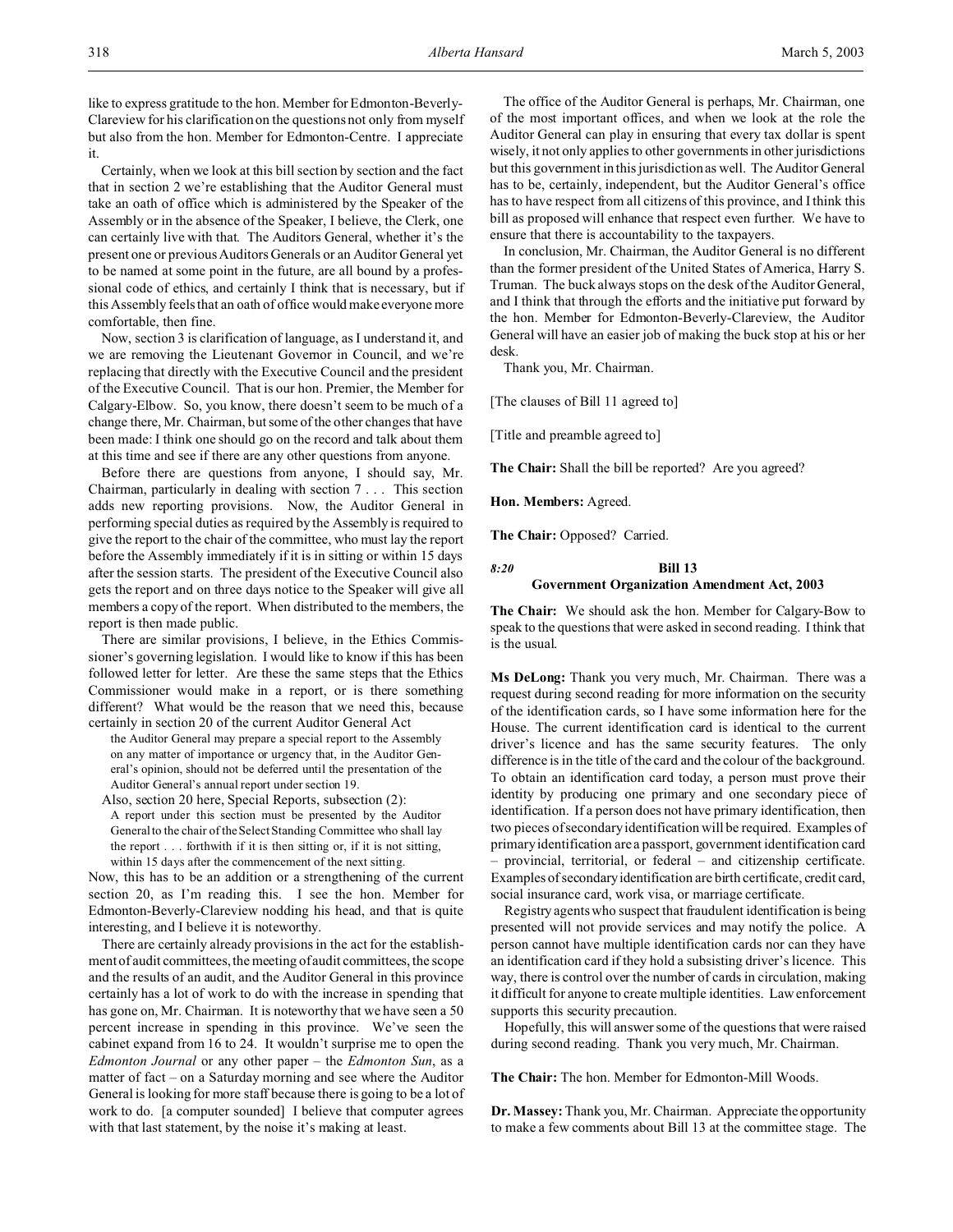whole notion of identity cards has drawn a lot of attention the last number of months from a number of different aspects.

One, there was the problem of high school students being able to secure identity cards and in some cases even drivers' licences through false means and to use those cards to enter bars, primarily, and I wonder if the mover of the bill feels that the security surrounding the issues of the cards is stringent enough to prevent that kind of fraud from happening. It's an issue with respect to, as I said, high school students and the kinds of activities that they use those cards for.

A second issue surrounds the whole business of the registries and how secure their operations are. We had the example in Edmonton of a registry being broken into twice within weeks of each other and the machinery and equipment for producing cards being stolen, and again it seemed to point to some weakness in the security system surrounding the issuance of those cards at the registries. So I have a question about the security with respect to that.

One of the clauses that, again, I wouldn't mind some comment on is the Crown absolving itself from any liability or loss or damage arising from card issuance. I would appreciate some comment on that and the relationship between the government and the issuing of the cards. It seems to me that with the amendment the government washes its hands of any responsibility for what might happen, and I wonder if that's really an appropriate action for the government to take with respect to the issuing of photo identification cards to Albertans who don't drive. I know that the government can't possibly be held responsible for the misuse of the cards, but I think they can and should be held responsible for making sure that in the first instance the cards are not produced and not issued to individuals that inappropriately try to obtain such an identification card. So those are a couple of issues that were raised as I looked through the bill.

I guess one of the other things that would have been interesting to see is the kinds of regulations that are being put in place around the bill, and again it's I think unfortunate that the committee on law and regulations no longer exists in this Assembly, as it does in many others across the land, where there would be an opportunity for those regulations to be presented to the committee and examined. As I said, the whole notion of identity cards has come into the spotlight since September 11 of last year, and I think there are more and more questions being raised about the possible abuses of those cards.

Thanks very much, Mr. Chair.

**The Chair:** The hon. Member for Edmonton-Gold Bar.

**Mr. MacDonald:** Thank you very much, Mr. Chairman. I have a few observations I would like to get on the record in regard to Bill 13, the Government Organization Amendment Act, 2003, but at this time I would like to express my thanks to the hon. Member for Calgary-Bow and her staff for taking the time the other day to bring myself and the research staff up to speed in regard to the purpose of this bill, to allow Alberta Government Services to continue issuing photo identification cards to Albertans who don't drive. Certainly, Alberta Government Services is having a little bit of difficulty with providing that service to those who do drive. I hope this goes without any wrinkles because in my view there are problems that need to be addressed. I think the hon. minister is working very hard to address them, but I do have my concerns about some of the money and how it's being spent and whether or not we're going to have a tamper-proof driver's licence whenever all this is said and done.

At this point in time I think that whenever we consider having photo ID cards for people who don't drive, we think of students or we think of – one group that we do not think of is seniors, and some

seniors have for whatever reason never had a driver's licence. Certainly, if this ID is going to be sufficient, then I think this is necessary. I had some concerns – and they have been addressed – regarding the sale of bogus IDs. If we can be selling bogus drivers' licences, there's no reason why these cards, for instance, couldn't be sold at some point with alterations to underage drinkers, and the hon. Member for Calgary-Bow and the staff have assured me that they have programs and regulations that will take care of my concerns. If people are caught once at this, I think the entire licence of the registry office should be just simply pulled if this sort of action is going to be going on. That was one concern I had. One cannot be, I think, too zealous in protecting personal information.

Governments at all levels, certainly, may have the best interests of the citizens at heart, to protect the citizens from terrorist attacks, but to gather large amounts of private, personal information on individuals under the guise of protection from international terrorism, we have to observe this very closely. I would caution any government, whether it's the current provincial government or the federal government, to be very, very careful about this and not be tempted because a person's personal information – and that includes health information – is their business and no one else's. A computer hacker or anyone else, it doesn't – that's the hon. minister's business and not mine. I certainly am at this point, after the explanation I've had, confident that this photo ID system will not be abused, that it will not be abused in any way. I certainly hope that time will prove me right in this because it's apparent to me that the staff have done their work on this one.

With those remarks at committee, Mr. Chairman, I will cede the floor to another hon. member of this Assembly. Thank you.

### *8:30*

**The Chair:** The hon. Member for Calgary-Bow.

**Ms DeLong:** Thank you very much, Mr. Chairman. Regarding a few of the comments from the Member for Edmonton-Mill Woods – you had questions about whether or not there would be sufficient security. This is always, you know, a question that people are struggling with, and it is something that we really do pay an awful lot of attention to. Unfortunately, it's true that registries have been burglarized just as banks have been burglarized. There are bad people out there, and all we can do is make sure that our security is as good as possible.

In terms of liability this is an optional card. It's not something that anyone has to get. It is very much just an optional card. It is very much a government card in that it's just an ID card. It's not something that we are sort of putting out there in the marketplace at all, so that's why we're limiting the liability on it.

Oh, in terms of the regulation, the regulation will be very similar to a driver's licence card, essentially all of the same regulations in terms of the identification that's required to be able to get it. It will be pretty well exactly the same as a driver's licence card.

I think that's about it. Thank you, Mr. Chairman.

[The clauses of Bill 13 agreed to]

[Title and preamble agreed to]

**The Chair:** Shall the bill be reported? Are you agreed?

**Hon. Members:** Agreed.

**The Chair:** Opposed? Carried.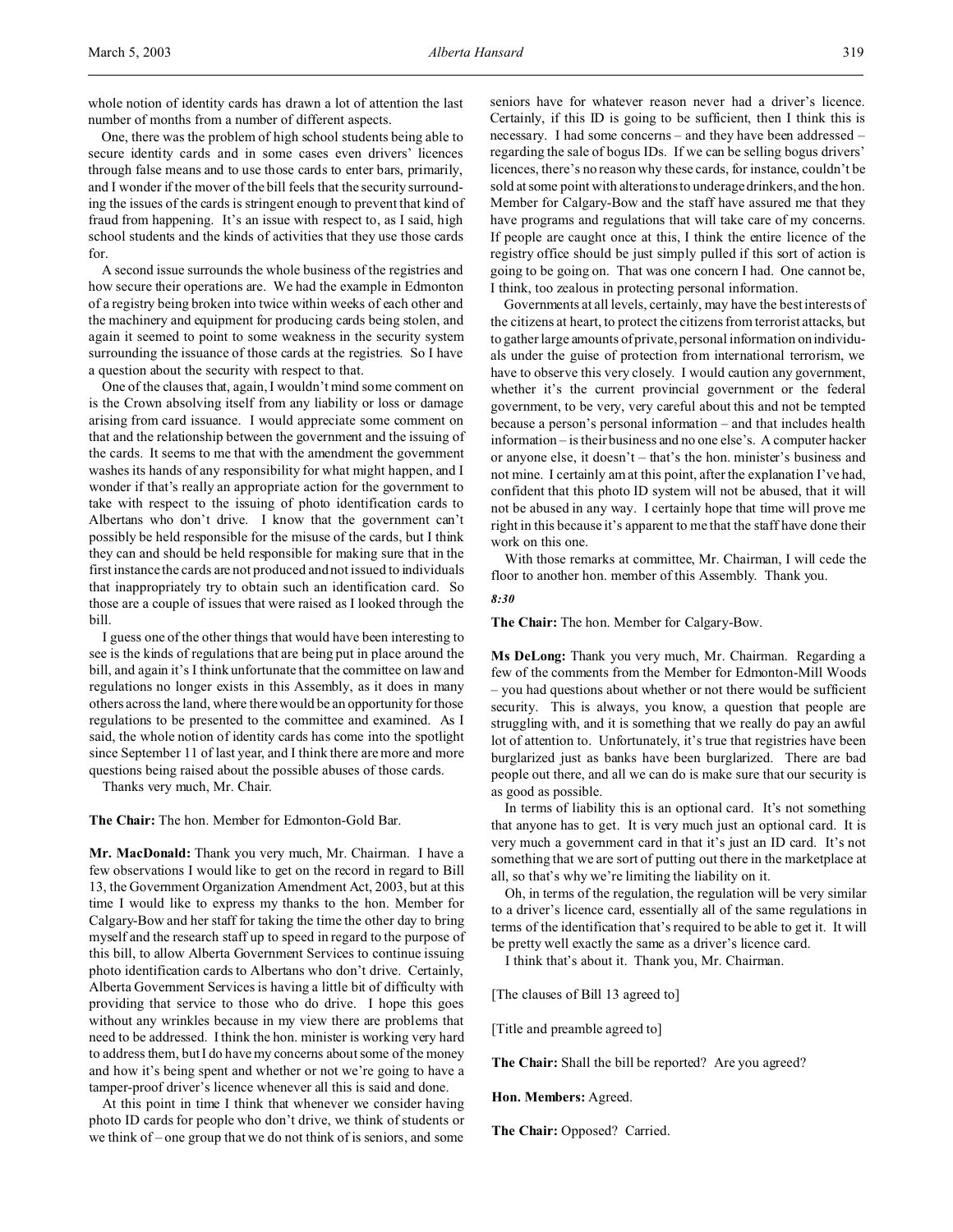# **Bill 3 Electric Utilities Act**

**The Chair:** Are there any comments, questions, or amendments to be offered with respect to this act? The hon. Member for Edmonton-Riverview.

**Dr. Taft:** Thank you, Mr. Chairman. This my first opportunity to rise to address Bill 3, the Electric Utilities Act. Among the many bills that have been introduced so far in the Legislature, this is one of the biggest and most important, and it's one that will be getting a lot of attention, I think, from us and from the general public, so we might as well hunker down and get into the details here.

I suppose we should start the debate with a bit of perspective on the situation we're in now because Bill 3 is an attempt to get us out of a problem. It's too bad that we're in the problem in the first place, but we need to know how we got into the situation so that we can reflect on whether Bill 3 will actually help us get out of the situation.

Electricity, as all of us will see tonight as we look around the legislative Chamber and our offices and go to our homes and condominiums, where the heat is flowing and the light is on, keeps the modern world going. Without electricity there's no modern life. There are no computers; there's no electric light; there's no modern commerce: there's nothing like that. So we're dealing with something here that is of fundamental importance. We're also dealing with something that is unique. Electricity is a fantastically complicated thing, a fantastically complicated form of energy, and for us to manage it in the way that we do as a society is actually a great achievement for all of us.

The electrical grid in North America has been called the world's largest machine. We are linked across this country, across the continent, throughout Canada and the United States and into parts of Mexico, on one enormous grid that's divided into particular zones, but it is all interlinked one way or another, and the linkages and flows through that system are both enormous and extraordinarily sensitive. They're enormous enough so that they power huge factories. They draw from enormous power plants – coal-fired power plants, hydro dams, and so on – and they pour this electricity out across the continent through an incredibly complex grid system. That system, as large as it is, is very, very sensitive too, so when a factory, for example, gears up its equipment, drawing on the electrical grid, that draw can be sensed on the grid thousands of miles away.

The trick and the great achievement of the modern electrical industry is to keep that grid in balance. We all know that if we get too much power going onto a circuit, we can blow the circuit and it can all shut down. It's also the case that if there's too little power on a circuit, it will collapse as well, and of course a collapse, especially on a night like this when the temperatures are terribly cold, I think, right across Canada, could be catastrophic.

So we're dealing with something here that is essential. It has to be managed moment to moment. It's not at all like things that we consider typical commodities, whether that be grain or natural gas or coal or cotton or coffee or oil. Those things can be stored. We can build up supplies during the low season, draw them down during the high season. They can be shipped from one location to another. In many cases their forms can be changed. Electricity is not like that at all. We can't store it; the use of it has to be balanced exactly with the generation of it. So there's no possibility, for example, for us to generate a whole lot of electricity, say, in the fall or spring, when demand is lowest, and then draw that down in the winter. It just doesn't work that way.

So we have a product that's not a commodity. It's essential to modern life. Do you know what else? There's no substitute for it. We can't power our microwave with gasoline. We can't plug our refrigerator into the propane tank.

#### *8:40*

### **An Hon. Member:** Yes, you can.

**Dr. Taft:** Well, okay; poor example. You can get a propane refrigerator, but you can't plug your television into a propane tank. You can't run your computer or your cash register in a business on anything except electricity. In fact, if you think about it, if you are running a business, whether it's an autobody shop or a dental office or a retail centre like a Wal-Mart, perhaps the one thing you could do without the least – in other words, the one thing that is most necessary – is electricity. If your phone system goes out, whether you're repairing cars or drilling teeth or selling ladies' wear, you can continue to function, but if the power goes out, the whole thing shuts down: your equipment shuts down, your security shuts down, your cash registers shut down. There is no substitute for electricity.

So for those reasons and others this is not a product that ought to be handled in the way that other commodities are handled. This is not a product that lends itself to market forces. In fact, there is a very good reason that we ended up with a regulated market in electricity. When electricity first was being used in North America, it was a free-for-all. Anything went. Anybody could start their own power company, run their own power lines, and as a result there was nothing short of a mess. It was extraordinarily inefficient. There were no standards. There were safety issues. There were supply problems. Prices were unstable; supplies were unstable. And while people recognized that this was an astonishingly useful form of energy, that usefulness was being profoundly compromised because it was just left open to the free market. So there was a public and business demand a hundred years ago to create a regulated electricity market.

You know what? We did a heck of a good job on this continent and especially in this province of developing a very effective, economical, and profitable regulated electricity system, and for decades and decades Canada in general and Alberta in particular enjoyed very fine electrical services. Consumers had low prices, safe services, and high reliability, and the electricity companies were profitable. It was win/win/win.

Alberta had some of the least expensive and most reliable electricity in the industrial world for decades even though our hydro sources are very limited. This was a great benefit for us. This was seen as a pillar of our economic development strategy. It was a policy that was supported actively by the government and by regulators and by consumers and business, and it was trumpeted. I know I read a lot of economic development material from this province which said that one of the great attractions to moving your business to Alberta is reliable, cheap electricity. So it was a building block of the economy of this province. Unfortunately, we've seen that building block pulled out from the foundation of Alberta.

One of the cornerstones of the electricity industry in Alberta was and actually continues to be the municipally owned power companies, especially EPCOR, which historically was one of the big three power companies in Alberta, along with TransAlta and ATCO. To a lesser extent, Enmax, the Calgary-owned utility, was a very significant player. It didn't own generation like EPCOR did, but it did service a large customer base very effectively.

So those companies have a long track record of effectively managing power, in EPCOR's case generating it very well. I don't know how many people are aware here of the farsightedness of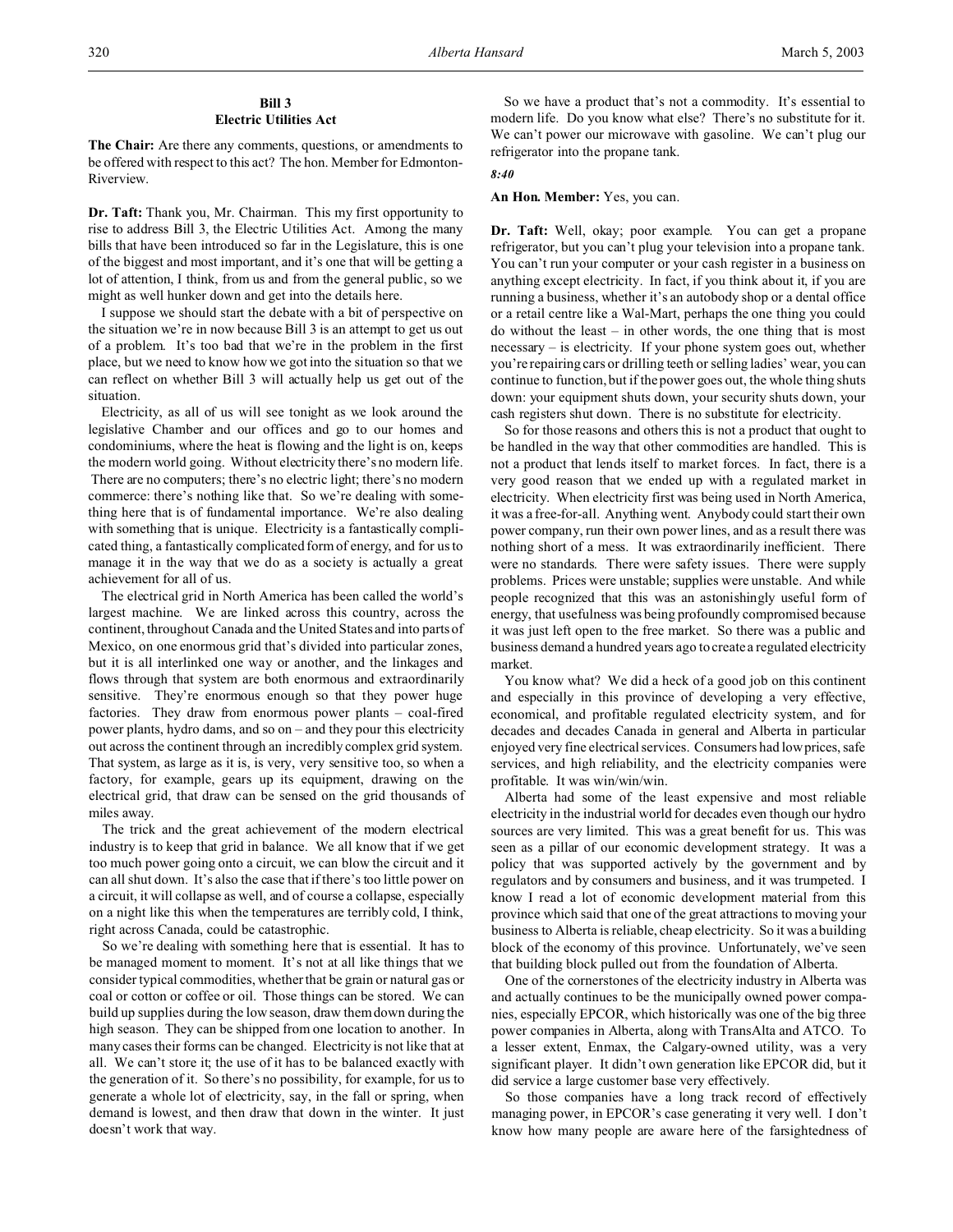EPCOR and of its predecessor, Edmonton Power. It was in the late 1950s that Edmonton city council actually bought the rights to the coal in the Genesee area even though they knew that that coal and the generating stations they wanted to build there weren't going to be needed for more than two decades. They got ahold of the rights to that coal in the late 1950s and hung on to that through two decades before serious efforts were made to build the Genesee power plant. Thank goodness that city council in the 1950s was so farsighted and that city council in Edmonton in the 1980s was so farsighted to get those coal beds and to build Genesee. So these are companies with fantastic track records. These are companies that are well managed.

Before I became an MLA, I did a number of reviews of EPCOR, and it is – at least it was at the time; I have no reason to believe it's different – fundamentally a very well managed company. One of my concerns with Bill 3 is that these companies are going to be constrained, that these companies are going to be limited. The strength of these companies, which frankly have helped carry Alberta's two largest cities through decades and decades of growth and prosperity, is going to be diminished. I for one think we need to stand up and defend strongly the right of municipally owned power companies. So that's one of my concerns with Bill 3.

I gave a bit of history there, Mr. Chairman. I think we now need to look at the whole issue of what's often called deregulation, although I think that's a bit of a misnomer. The idea of deregulation is in some ways to take electricity back to the economics that existed when power companies were first developed and the whole notion of electrical power was first developed; in other words, back to the time when it was something of a free-for-all for power companies. Now, we all recognize that that's a bad idea, so there are enormous regulations under the so-called deregulated system. What this government has tried to do is take a product that is not a commodity and is not well suited to the marketplace and has tried to create an artificial marketplace, as it were. There are what economists call natural monopolies, and one of those, certainly, typically is considered to be electricity.

Well, we've taken a natural monopoly, and we're trying to create an artificial market out of that. We take something that should be handled as a monopoly – all its characteristics suggest that it's best handled as a monopoly – and out of, I guess, ideological commitment we say: "No. It's got to be handled as a market, so let's put in all kinds of laws and regulations to turn this into a marketplace." Ironically, we go from a regulated system in which there are a few hundred pages of regulations to a so-called deregulated system in which the number of regulations is about four times that amount. It's a mistake. It's a fantastic increase in the complication and inefficiency of the electricity industry.

## *8:50*

Now, we could have and should have looked at experience in other jurisdictions when we got into the electricity deregulation business or the business of deregulating electricity. Let's look at what happened in some other jurisdictions when electricity was deregulated. Everybody here will certainly know of the experience in California, but California was actually nowhere near the first jurisdiction to get into electricity deregulation. Electricity deregulation actually began in its current form under Margaret Thatcher in the late 1980s and early 1990s in Britain. Britain had certainly a more expensive power system than Canada did at the time. Britain relied very heavily on coal. One of the problems with the coal industry in Britain is that because of the political power of the coal miners, all kinds of steps were taken to artificially keep high the price of coal and keep high the demand for coal so that thousands and thousands of coal miners and hundreds of mines could be kept employed. This put an artificial floor under the price of fuel for power plants and, as a result, kept the price of power high.

One of the things that was done in Britain – and I certainly remember the showdown between the coal unions and the Thatcher government. The Thatcher government actually set out to break the coal unions in Britain, and the effect of that was to help lower the price of electricity. But at the same time that that was happening, the electricity industry in Britain was being deregulated. A lot of people think that the price drops, which were pretty modest frankly, in British electricity were the result of deregulation. In fact, there's some very good evidence to suggest that they were the result of the drop in the cost of coal because of the opening up of the coal industry or the removal of the artificial supports for the coal industry.

When Britain deregulated, it faced much of the same controversy that Alberta faced several years ago and in fact is living through right now. Many industrial consumers of electricity were extremely, extremely unhappy with what happened with electricity deregulation in Britain. One of the problems they had was that there were wild swings in price. Well, that sure sounds familiar here; doesn't it? So, for example, it wasn't uncommon in Britain for power prices to swing upwards or downwards by 400 percent in 24 hours. We see swings far greater than that in Alberta these days. In fact, there were swings up and down of thousands of percent in just a few days, which led to stunning electrical bills in Britain, to industrial shutdowns, and in fact to bankruptcies. We could have learned that lesson here, and I'm afraid we didn't. I wish we had, because we should have stayed with the system that was in place up until the mid-1990s.

There was also very, very little consumer interest in shopping around for an electricity provider. Research has shown over and over in Britain and in the United States – and it's supported by experience here in Alberta – that people don't really want a whole lot of choice in electricity. What they want is cheap, reliable electricity. There weren't people protesting on the streets or writing letters to the editor under the old electrical system saying: gee, I wish I could buy my power from a different power company. People had excellent service. They were happy with it. It was not an issue. The only people or organizations – and I'll give them their due – who really wanted greater choice in power were the major industrial consumers. If there was one segment of society that has benefited from electricity deregulation, it may be  $-1$  say: may be  $-$  the really large industrial consumers. I would have liked to consider a different content for Bill 3, perhaps looking at, at least exploring the notion of a deregulated power system for the really major industrial consumers and a regulated system for the residential and small business consumers.

Anyway, the experience in Britain provided the swings, the instability. People didn't want choice. They found it fantastically complex. People didn't want salesmen coming door to door offering them power.

I'll take my seat, I guess, Mr. Chairman, and carry on later. Thanks.

**The Chair:** The hon. Member for Edmonton Mill-Woods.

**Dr. Massey:** Thank you, Mr. Chairman. I'd like to take the opportunity at committee to look in some detail at the particular sections of the act, starting with part 1, Interpretation, Application and Purpose. Part 1, of course, lays out the relevant terminology that is used throughout the act. On the whole, they remain similar to what we had before, with a few additions and some deletions.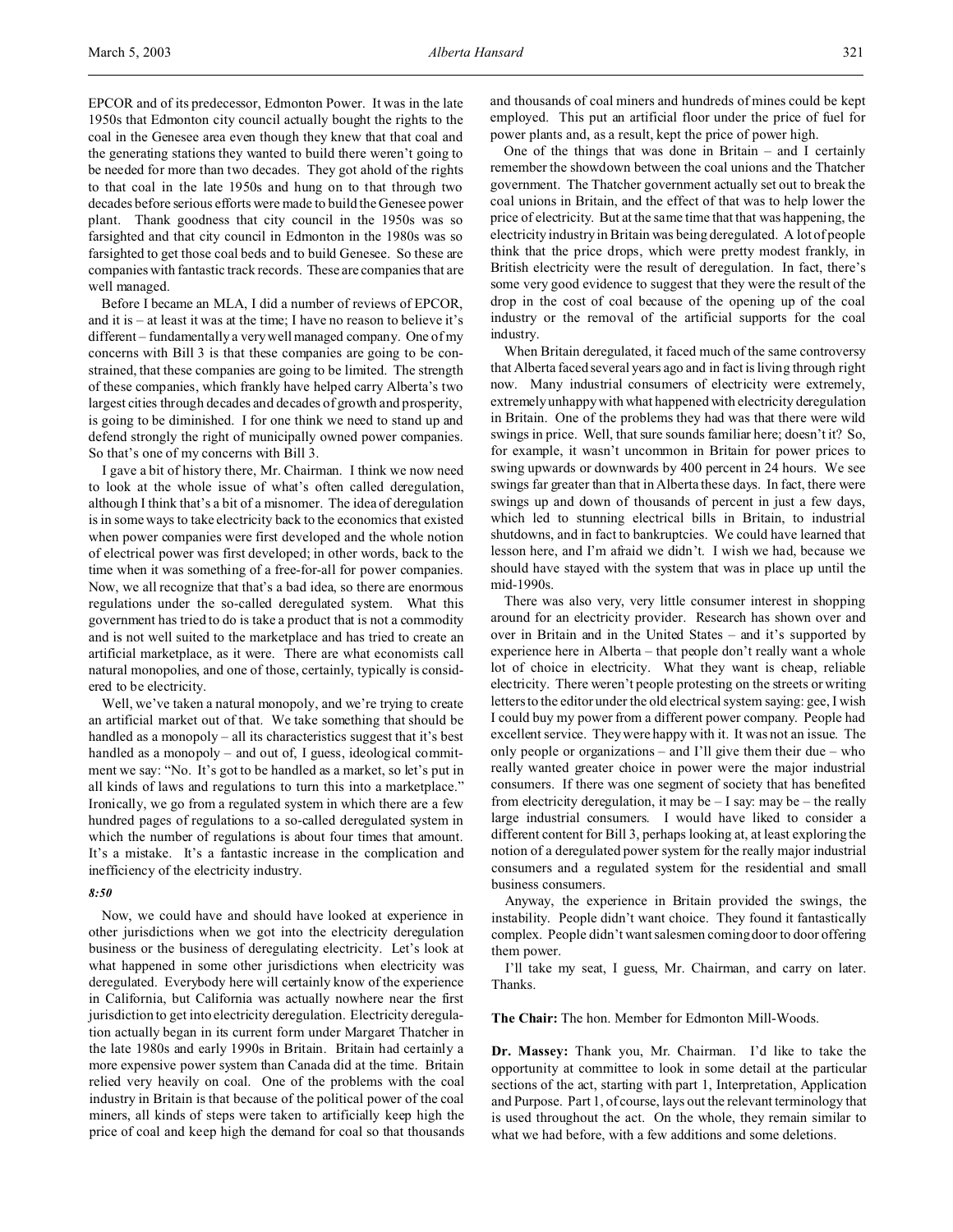But there are some important changes, Mr. Chairman, in this section. One of them is that the definition of an electric utility has been broadened to allow for the convergence of the natural gas and electricity retail markets, and that's important because it would allow one retailer to sell both products, which is quite a change. The definition of farm transmission costs, which deals with supplying electricity to rural electrification authorities, has been removed, and the definition of municipality has been expanded to include any Métis settlements established under the Metis Settlements Act. In addition, the definition of a power purchase arrangement has been added to the act, and the inclusion of this article now justifies the claim that we had no idea that Alberta's electricity-generating assets were going to be sold off when the government began its deregulation process back in 1998.

One further change of some import in this section is that the definition of retailer has been modified by removing the phrase "directly to customers" from the end of the definition, and what this means is that the definition of retailer is broadened by considering firms that provide any electricity services, even if those services aren't provided directly to customers as retailers. This change, Mr. Chairman, could potentially allow the government to artificially increase the count that they have of the number of retailers in Alberta, allowing them to claim that the new legislation is a success even though that in actuality may not be the case. So it's a clause that allows the government to do some fudging, should they wish to do so, in terms of the number of retailers that are or are not in operation in the province at a particular time.

Section 1(2) defines the different terms created by the Electric Utilities Act and where their meaning is derived. Section 1(3), subsidiary corporation, simply states that the Electric Utilities Act determines if a corporation is a subsidiary according to the Business Corporations Act. So a matter of definition.

An important section is section 1(4). This is where the Medicine Hat service area is defined. It lays out very clearly what is meant by the phrase: Medicine Hat service area. The definition of this area is really quite important to the remainder of the act because the area is often exempted or treated differently when it comes to various regulations. So when you read the act and you see the Medicine Hat service area, that has a very particular meaning with respect to the act. Furthermore, later parts of this act prevent the service area of Medicine Hat from growing any further. So that's an important point when you read the act, to see how the Medicine Hat service area is defined, the limits placed upon it, and the kinds of capabilities and constraints that are placed upon that area.

#### *9:00*

Sections  $2(1)$  and  $2(3)$  lay out the exemptions from the act. Alberta's deregulated electricity industry is really a unique industry in that it includes a number of city-owned utility companies, and thus far the municipally owned utilities have created a problem within the government's deregulation scheme because they have certain rights and privileges that others do not have. So you have EPCOR and Enmax with laws that govern their operations that other retailers don't have, and this section of the act guarantees these utilities certain privileges, and it also denies them others. I think it has to be noted that the only municipally owned utility that is completely exempt from this act is in Medicine Hat. So you look at the treatment of municipally owned utilities and they are treated differently depending on where in the act you find yourself.

Section 3 deals with the effect of the act, and the clauses contained under this section reflect the current policy of the government. It's important to note that this act clarifies that it is not necessary for market participants to divest assets as a result of any other clauses that are present within the act. So some exceptions there that are important as we look through the act.

If you look at section 4, immunity for the Crown, no lawsuit can be brought before the Crown as a result of the changes to the electricity industry that are going to be made because of this act. This is a similar clause to the one that was found in the 1998 version of the act.

Section 5, the purposes of the act, lays out eight purposes of the act, including providing Alberta with an efficient electric industry structure, providing Alberta with a competitive power pool, providing Alberta with rules that would allow an efficient market to develop, allowing a flexible framework so that the market can guide decisions made about this industry, providing a range of choices for electricity customers, ensuring that the benefits and costs associated with the Balancing Pool continue to be shared, continuing with the power purchase arrangements, and providing a framework that allows for the efficient regulation of the electricity industry.

It was interesting in the briefing for the act, an outline for electrical restructuring that is similar to the vision that was outlined in the last act – and this vision remained the same or somewhat relevant. However, there's no mention about protecting the interests of customers or about providing consumers with the lowest possible cost of electricity.

This, Mr. Chairman, was a point that was important to us when we supported the reasoned amendment earlier in the day in discussion and debate, that the focus of the act seems to be on fostering competition for competition's sake and that the interests of consumers appear to be secondary in the act. That is what we found most unacceptable and still find unacceptable and the major reason why we won't be supporting Bill 3, that the absence of consumer interests is glaring in the information that we have before us. It's one of the things that I think the government has an opportunity to rectify before the bill actually is passed and becomes law, and it's something that we hope they will seriously address and propose some changes to make the interests of consumers more evident and more paramount in the bill.

Continuing with the section analysis, Mr. Chairman, section 6 lays out the expectations of the market participants, and it explains how they're to behave in the electricity industry in the province.

Part 2 of the act, Mr. Chairman, deals with the independent system operator and transmission and explains what it is and the duties and how the independent system operator and transmission are to work. First of all, division 1 establishes the corporate organization. It establishes a corporation to be known as the independent system operator. It makes it clear that this is not an agent of the Crown and that this independent system operator is supposed to be a corporation that is completely independent of government and will operate and manage the power pool system. Now, whether or not it is, I think, is open to question, and there are some other parts of the act that raise the independence of the ISO and some questions about, as I said, that independence.

Section 8 deals with the appointment of ISO members, and it's going to be the minister again who appoints nine members to sit on the ISO, who will oversee the business of the independent system operator. Of course, the question that immediately comes to mind is: how can this be an arm's-length corporation of the government when the minister is appointing the members? There seems to be a basic conflict. How independent can you be when you're appointed at the pleasure of the minister? It certainly sets up the case where the minister has the potential to exert undue power and influence over the board. I know that this is a practice that's taken for granted throughout the province, but it doesn't make it right. It's a method of controlling, and it seems to contradict the other elements that we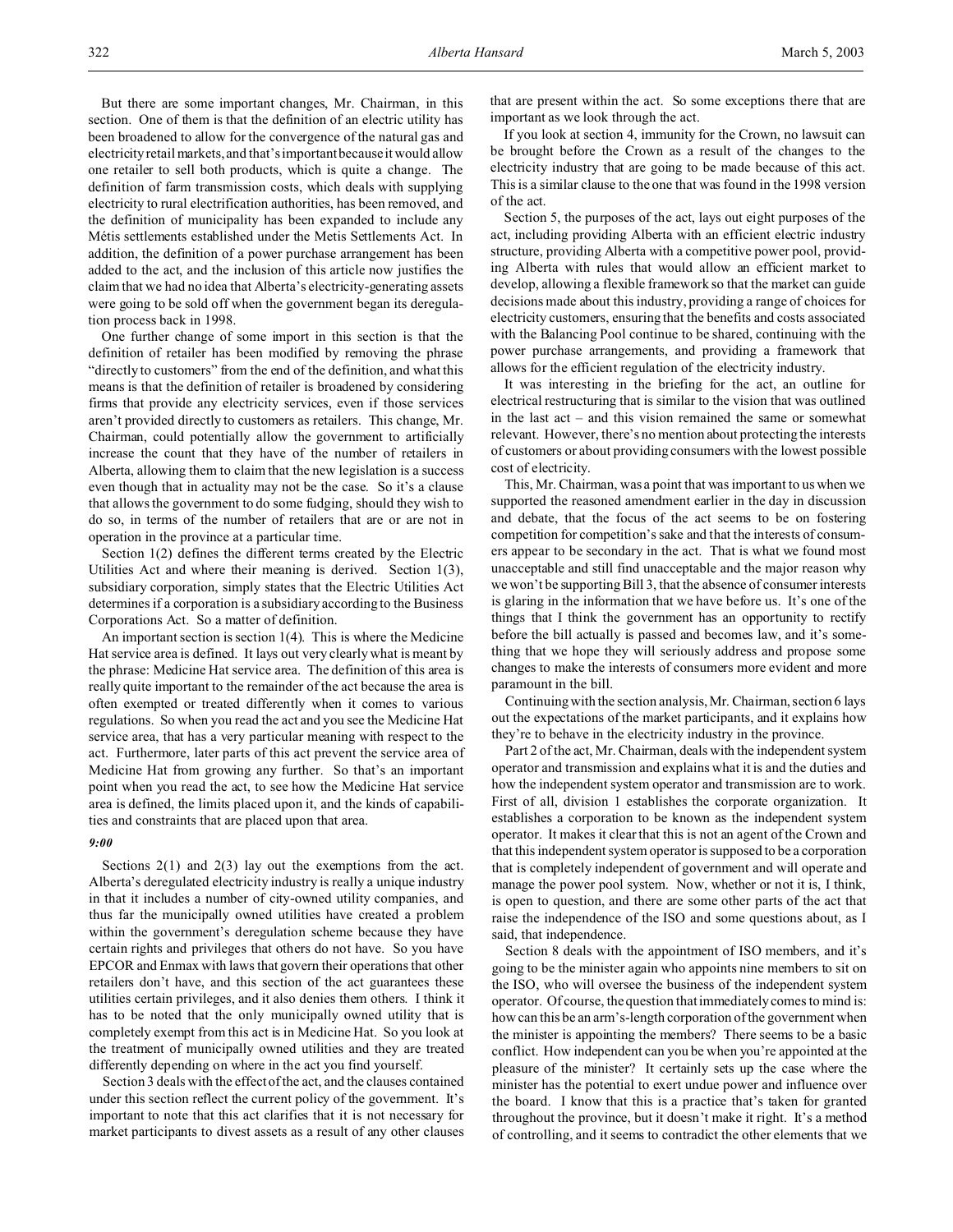Section 9 represents the standard sort of protocol in terms of giving natural person powers to the corporation. The intent of this, of course, is to allow the corporation to operate independently of the government. Yet, as I said, there's a serious caveat against that given that the minister is actually the one who appoints the members to the ISO.

Section 10 outlines the ability of the ISO to make bylaws to govern its own business and its affairs. They cover a wide range of topics that are fairly common in terms of corporations, areas such as the code of conduct of members, what constitutes a quorum, what the remuneration will be. I think that it's a section that the public is interested in having public and open to scrutiny.

#### *9:10*

Section 11 allows for the appointment of the chief executive officer. Again, in the appointment of the CEO it's important to remember that the board is composed of members appointed by the minister, and thus the CEO is ultimately going to be someone that the government in general and the minister in particular hold in favour. It doesn't say where the CEO comes from, so it's likely that that individual will be appointed after a list of recommended candidates is put forward by the ministry. That would seem to be the most likely scenario in terms of the appointment of the CEO.

Section 12 is fairly straightforward. It indicates that the ISO "must appoint an independent auditor."

Section 13 deals with the ISO and the kinds of committees that it must establish to consult with the market participants. The Power Pool currently has such a committee, and this section really just indicates that the ISO would take over these duties.

Section 14 talks about the budget and that the ISO is responsible for preparation of its own budget, including both the costs and the kind of expenses that it's going to be involved in. It's also important to note that the ISO is intended to be a nonprofit corporation.

Section 15 has the details of the ways in which the ISO does its reporting, and there are some questions about the stipulations that are outlined in this part of the act. The ISO has to prepare an annual report within 120 days of the end of its fiscal year, and there's no specification of exactly what the fiscal year is. What fiscal year will the ISO be following? We assume that that's left up to the bylaws.

The filing of the annual report is designed to ensure the accountability of the ISO, and I guess it's that accountability that we're concerned about, because section 15 indicates that the annual report will not be made public until it has been provided to the Minister of Energy. Of course, that allows the Minister of Energy, just as many other ministers have in terms of receiving reports early, to put an interpretation on that report before it's released to the public. We've seen that time after time in the government, Mr. Chairman, starting with the report of the Children's Advocate and some of the reports out of Alberta Learning, where the report is issued and there is a long and detailed press release that puts a particular spin on the information that suits government purposes. When we have those kinds of provisions, it doesn't look like this is really the arm's-length organization that the government claims it is or certain parts of the act pretend it really is.

It also leads to some questions, I think, in terms of: how is the ISO going to be treated under the terms of the Freedom of Information and Protection of Privacy Act? Again, I think there has to be, hopefully before the act is passed, some clarification. The ISO is going to be a body that has all the information about the Power Pool and, therefore, how prices are set, so I think it's important that the

public have as much access to this information as possible without interfering with the operation of the market.

I think that before I move on and look at division 2, which is the second part . . . [Dr. Massey's speaking time expired] Thank you, Mr. Chairman.

### **The Chair:** The hon. Member for Edmonton-Gold Bar.

**Mr. MacDonald:** Thank you very much, Mr. Chairman. It's a pleasure to rise this evening and speak to Bill 3, the Electric Utilities Act. Certainly, this is one part of the two-pronged plan by this government to go down the deregulation road even further, when other jurisdictions are coming to their senses and realizing that this is costing the consumers enormous sums of money and they are going back to a plan that will provide electricity to the consumers at the lowest possible cost. The two-pronged receptacle is history for safety reasons, and this two-pronged approach with the further deregulation of electricity and natural gas by this province should also be history.

Now, there are many examples that can be used to illustrate how poorly electricity deregulation has worked and will work in the future, Mr. Chairman. The hon. member needs his laptop back, so this will be brief. If all hon. members of this Assembly check powerpool.ab.ca and see how high the cost of electricity is and then go to altaliberals.ab.ca and see our low-cost power plan, they will see the difference between the plan that we are proposing and the plan that is going to become the reality of this bill in the Power Pool.

In question period this afternoon at 2 o'clock the actual posted pool price for electricity was 35 cents a kilowatt-hour. Thirty-five cents a kilowatt-hour. At 1 o'clock, when we were preparing for question period, it was 13 cents a kilowatt-hour. At 2 o'clock this afternoon, when this government was trying to defend their deregulation policies, electricity was trading at the wholesale level of 35 cents a kilowatt-hour. The hour previous to that it was 13 cents, and at noontime it was 9.8 cents a kilowatt-hour. This notion that you can find electricity for 4 cents a kilowatt-hour in this province is simply that: it's a notion. If people continue to say that, it's going to grow from a notion to an urban myth. Electricity is now an expensive commodity in this province. We go further on in the afternoon, Mr. Chairman, and there's no relief for the consumer in sight.

Now, there are dramatic fluctuations in price. At 9 o'clock tonight – and this is after peak demand, and there is a reduction in the consumption of power – usually on a cold, extreme night like tonight, it will be about 8,300 megawatts. We are told that we should not worry about this because there has been so much generation coming onstream. The generation that has come onstream, Mr. Chairman, is generation that is expensive because the majority of it is powered by natural gas. It's fine and dandy to brag about this natural gas power generation capacity that has been built in the last number of years. According to the Power Pool, there is at this time close to 4,600 megawatts of gas-fired generation, and there is about 2,300 of it that is total net generation at this time.

So if we have this power that is trading at 9 cents a kilowatt-hour or a little better than that, then where is this generation that was built? Why is it not coming into the system? Surely people would like to make the argument that, well, there are exports, there are imports of electricity into our system. That is correct, but in the last number of weeks – and any hon. member of this Assembly is certainly encouraged to enter into debate – there was a notice on this web site indicating a disruption in California somewhere, and the disruption resulted in 1,700 megawatts of power being lost.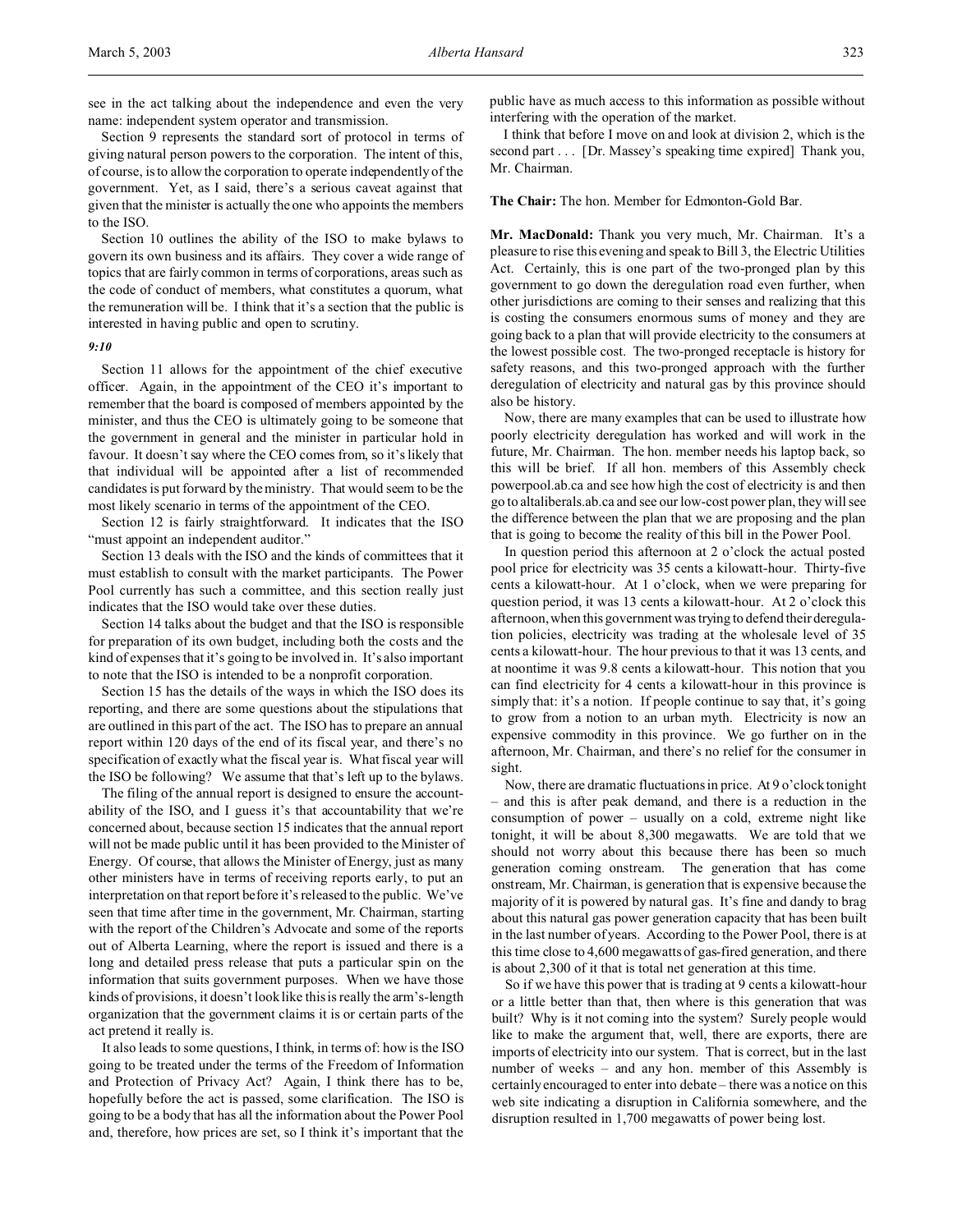*9:20*

**Mr. Rathgeber:** How many disruptions have there been in Alberta?

**Mr. MacDonald:** There have certainly been lots of disruptions in Alberta, and if the hon. Member for Edmonton-Calder would like to look at this web site, it would show that January 10 there was a disruption, there have been a couple of recent disruptions with lines in the Calgary area, and disruptions are occurring here.

The disruption in California should not affect our domestic price, Mr. Chairman, but it is my view that it is. If we pass this legislation, it is going to further affect our price. In the past there would be lots and lots of imports into this province from B.C., but where are they on a cold night like tonight? For some reason we're not reeling in a lot of power on the southern tie-line. We should not be developing a power system that is going to be influenced by American interests. We are setting up in this bill formal arrangements with the Regional Transmission Organization West, and that is not in our interest.

Now, I could go through each sector of generating capacity that we have in this province, whether it's coal, gas, hydro, or others like wind – right now we just have wind power – but we need to look after our own interests first, and our own interests, in my view, include the consumers. The consumers should be given the lowest possible price that we can deliver electricity for. Let's put the consumers at the top of this pyramid, not at the bottom, where Bill 3 is going to put them.

Mr. Chairman, this is not the first time that this province has participated in this debate about private versus public or turning over the whole generation system to private enterprise because they can run it more effectively. This political debate follows the history of this province, and I'm disappointed that in this legislation the municipally owned utilities are being singled out. They are being singled out, and I think they're being singled out unfairly. The municipally owned utilities have had a proud history in this province, and the notion that they do not pay taxes is just totally wrong. It is totally wrong. Last year, for instance, EPCOR paid significant taxes. Not only did they pay significant taxes, but they also paid \$40 million in payment in lieu of taxes into the Balancing Pool. Customers of EPCOR and customers of Enmax are subsidizing the rest of the system, and they're going to continue to subsidize the rest of the system through these payments in lieu of taxes to the Balancing Pool.

Perhaps we would be better off putting that money into the general revenue fund of this government if we're going to call it a tax, which this bill wants to do. It's going to force them to call it a tax. I can't understand for the life of me – and this is such a fine city – why this government continues to pick on the city of Edmonton. Yes, it's picking on the city of Edmonton. The mayor and the city council should not have to go cap-in-hand to the Minister of Energy whenever they want to do something in regard to EPCOR, and that is what I'm afraid is going to happen here. Now, if we look at the past history, Mr. Chairman . . .

**Mr. Smith:** Point of order.

**The Chair:** The hon. member has a point of order or a question?

## **Point of Order Questioning a Member**

**Mr. Smith:** *Beauchesne* 333. I wonder if the hon. member would entertain a question.

**The Chair:** The hon. Member for Edmonton-Gold Bar only needs to say yes or no.

### **Mr. MacDonald:** No.

**The Chair:** Then you may continue.

### **Debate Continued**

**Mr. MacDonald:** Thank you, Mr. Chairman. I welcome the minister's response. He can enter into debate just like everyone else.

Now, we look at the Alliance Power Company. This is a walk down memory lane. The ownership of utilities was a hotly debated topic, just as it is tonight in this Assembly, in the early decades of the 20th century in this province. Many thought that public utilities should be privatized while others were opposed to the idea, and this is very similar to what's going on here with Bill 3, Mr. Chairman.

Now, Edmonton Light and Power did not escape scrutiny, just like EPCOR and Enmax are not escaping scrutiny with this bill. The city council of the day had received numerous proposals from private businesses that wanted to participate in the electrical industry. Does this sound familiar? When the question was put to the public in a referendum – this is not the first referendum we have had in this province. This in 1916 would have been the first referendum. There was another referendum in 1948. I say to this government: why not put this bill to a referendum? Why not put your whole electricity deregulation policy to a referendum? Previous governments certainly were willing to do that.

However, Mr. Chairman, when the question was put to the public in a referendum, voters agreed that this would be a positive step forward to allow the privateers to operate with electricity. Now, consequently, proposals were called for, and between 1916 and 1919 the Alliance Power Company took over the power plant. It sold power in bulk just the same way this power pool is operating today, and under this proposal it's going to continue to operate in the future. It sold power in bulk to the electric, light, and power department of the city of Edmonton. This arrangement came to an end due to financial difficulties. Well, I'll be. I don't want to sound like an alarmist, but I certainly hope that doesn't happen now because the consequences of this would be enormous. So much of our life centres around electricity and not only electricity but affordable electricity.

Now, Mr. Chairman, I would like to at this time share this with the Legislative Assembly, and this is a quote.

I have been in business 12 years, and never before have I been without power for such a long time. It is certainly fortunate that no one was being treated by our permanent wave machine when the power went off.

This is from the *Edmonton Journal*, and this is not about West Edmonton Mall in 2003; it's about Madam Day's beauty parlour on the impact of a power outage on May 27, 1936. Now, if we're not careful with this legislation, Mr. Chairman, we are going to be looking at power outages. Power outages could occur under this current system that's being developed.

#### *9:30*

**Mr. Smith:** Like the outages in Ontario.

**Mr. MacDonald:** The outages in Ontario. There we've got another Progressive Conservative government tinkering with a perfectly good electrical distribution, transmission, and generation system, and, yes, there are power outages because of the Progressive Conservative government in Ontario.

I hope for the sake of Albertans, because they're fine citizens, that they're not going to be burdened with power outages. But if they do come, it is my knowledge of the power system that Calgary will be affected before Edmonton, and that's a sad, sad event. That's just